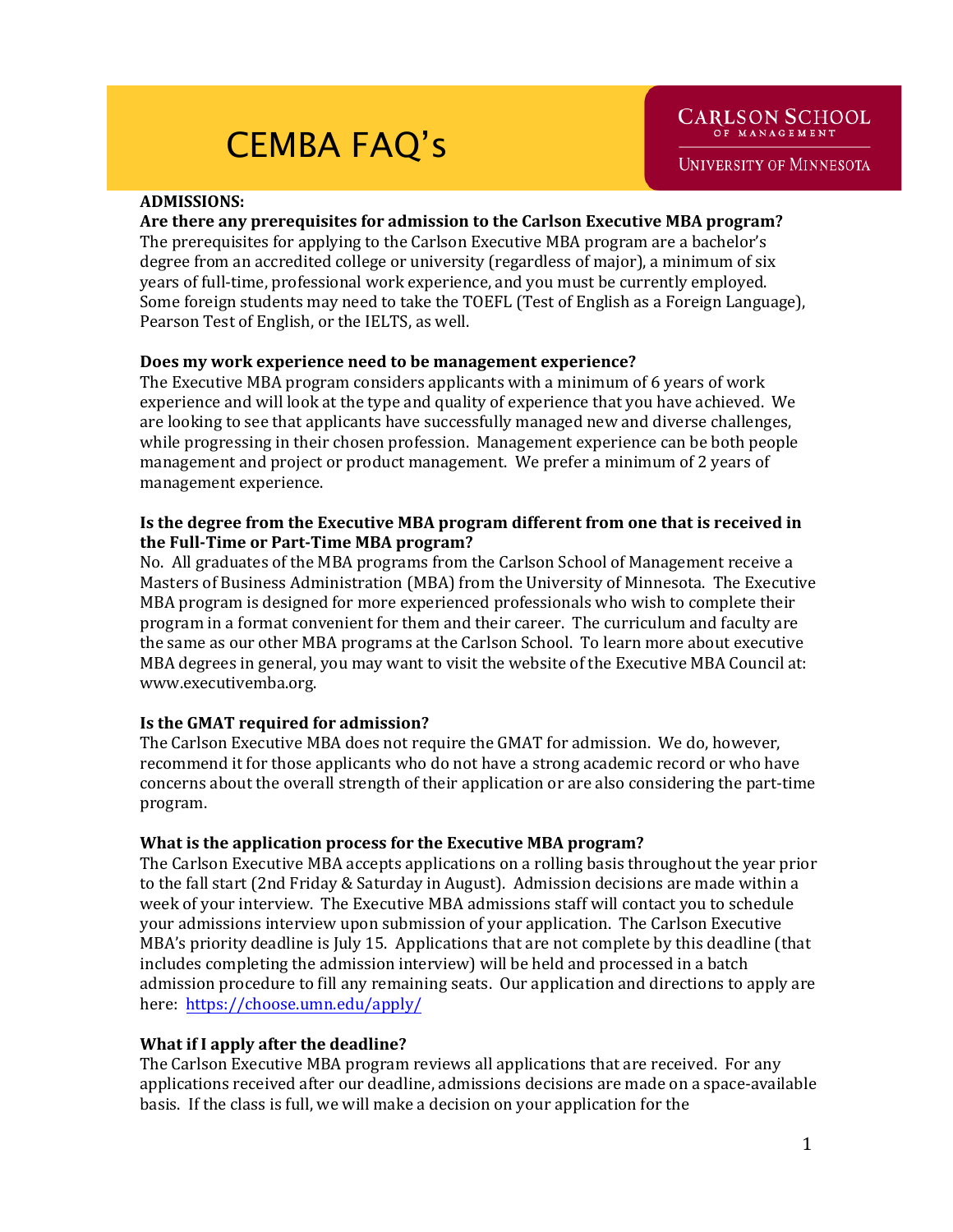following year and place you on a waitlist for the current admission period if you applied prior to mid-July.

# **When will I receive an admission decision?**

You will receive an admission decision via email, with a hard copy following in the US Mail, within 1-2 weeks of completing your application, although typically within a few days. We do not give admission decisions over the phone.

# **Can I defer my admission?**

Occasionally, students defer admission due to family or work situations. We will transfer your decision to the following year and get a new admission letter out to you that year.

## **Does my undergraduate degree need to be in business? Does my work experience need to be in business?**

You are not required to have an undergraduate degree in business. The Carlson School of Management recruits and admits individuals from a broad range of academic and professional backgrounds. We are looking to see that applicants have successfully managed new and diverse challenges while progressing in their chose professions.

# **Do applicants with foreign credentials need to meet special requirements?**

A foreign credentialing check is required to determine that the undergraduate degree is equivalent to a U.S. bachelor's degree. Additionally, students who are not native English speakers from the following countries (United States, the United Kingdom, Australia, Ireland, Canada, or New Zealand) must take one of the following English language proficiency tests: the TOEFL, IELTS, Pearson Test of English. If the applicant has completed the last two years of their baccalaureate degree or one year of graduate school in the United States, the United Kingdom, Australia, Ireland, Canada, or New Zealand they are exempt from the TOEFL, IELTS, and Pearson exams.

# **How many credits need to be completed to earn an MBA through the Executive MBA program?**

A total of 49.5 credits is required to complete the MBA degree through the Executive MBA program.

# **Is it possible for me to register for some MBA courses before being admitted to the program?**

No. The Carlson School's MBA classes are not open to the general public. We guarantee our current students that everyone in class with them went through the same application process that they did, thereby ensuring the quality of class discussions, group work, etc. You may want to join us for a class visit to experience the program first hand, before you apply.

# **Why should I choose an executive MBA program over a full-time or part-time program?**

If you have the necessary work experience, the executive MBA program may be a richer experience for you by allowing you to study amongst your professional peers, as well as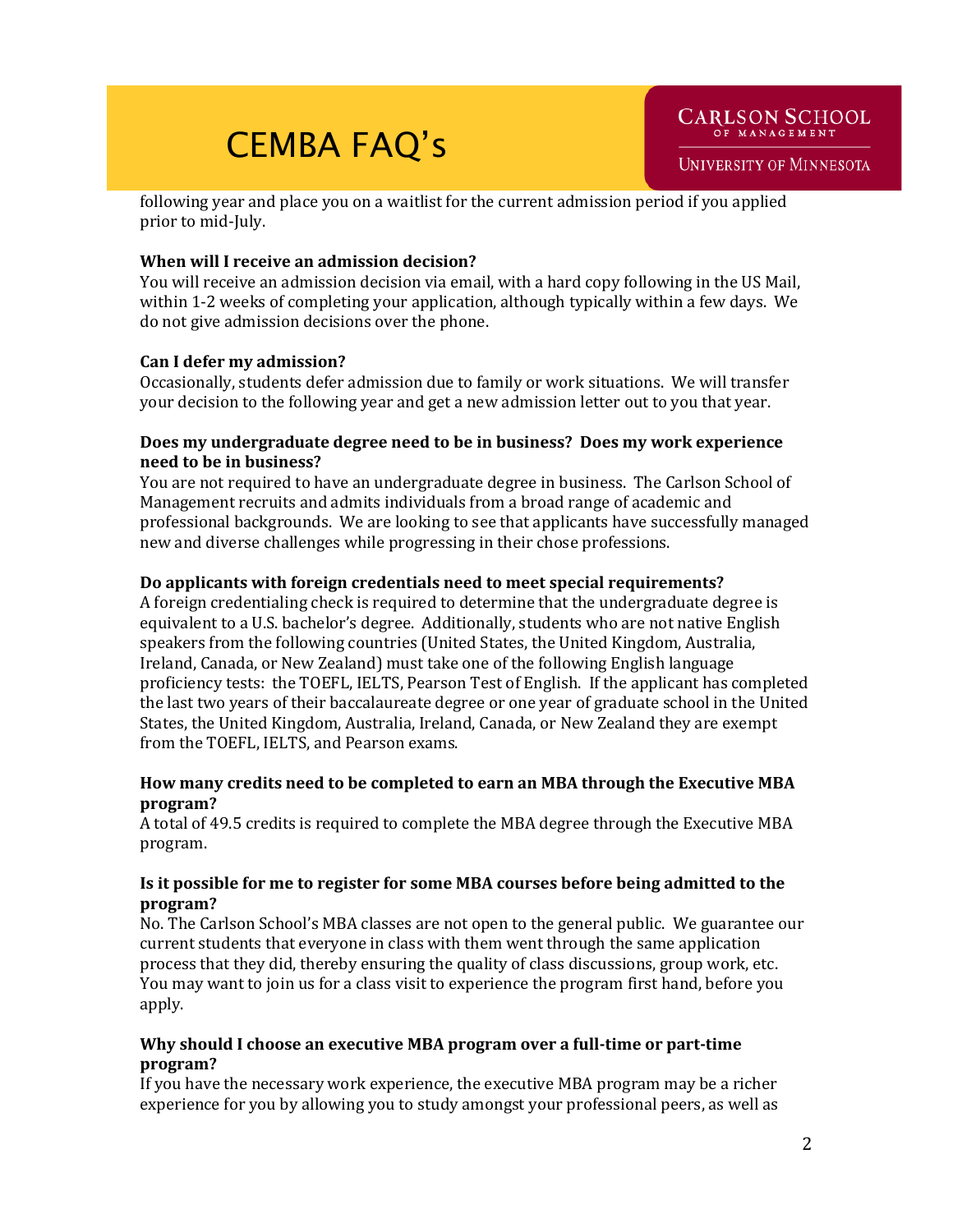complete the degree through a program that provides the appropriate level of services and networking opportunities for experienced professionals.

# **Can I speak with an Alumnus of the Carlson Executive MBA program?**

Certainly! We would be happy to connect you with one of our many Carlson Executive MBA Alumni Ambassadors who look forward to sharing their experiences with you. Please email Robyn Wick, Director at: wickx013@umn.edu OR Jacquelyn Wingfield at: wingf002@umn.edu for more information.

# **How can I learn more about the Carlson Executive MBA program?**

The best way to learn more about the Executive MBA program is to attend an information session, informational lunch, or class visit opportunity, where you can meet our admissions staff, hear the perspectives of current students, experience the classes first hand and find answers to your questions. Please contact Jacquelyn Wingfield: wingf002@umn.edu or 612-626-8129.

# **TUITION & FINANCIAL AID**

# **What are the tuition costs for the Executive MBA program?**

Tuition for students entering the program in Fall 2019 was \$123,600. The program fee covers tuition and fees, books, other class materials, laptop and software for the program, meals, parking, parking and meal costs for the two immersion weeks, and some costs of the international residency. Costs of the international residency that **are** covered include: lodging, ground transportation to and from all official visits and orientation dinners. Airfare to and from the residency site is **not** included and is the responsibility of the student. Tuition is set by the Regents of the University of Minnesota in the Spring.

# **Is financial aid available?**

The University of Minnesota's Office of Student Financial Aid makes available financial assistance in the form of Federal and Private educational loan programs. Executive MBA students are not eligible for fellowships or scholarships from the University of Minnesota. Most of our students utilize some form of financial aid.

# **Is corporate support required to participate in the Executive MBA program?**

There are two types of corporate support: time off and financial sponsorship. Organizational support in the form of time off to attend class is the only corporate support required by the Carlson Executive MBA program. There is no required level of financial sponsorship required and we do not consider financial sponsorship in the admission decision process.

# **PROGRAM AND CURRICULUM:**

# **What is the structure of the Executive MBA program?**

The Carlson Executive MBA program is a delivered as a lock-step, cohort program, which means your schedule of courses is predetermined and that you go through the entire program with the same group of students (your cohort).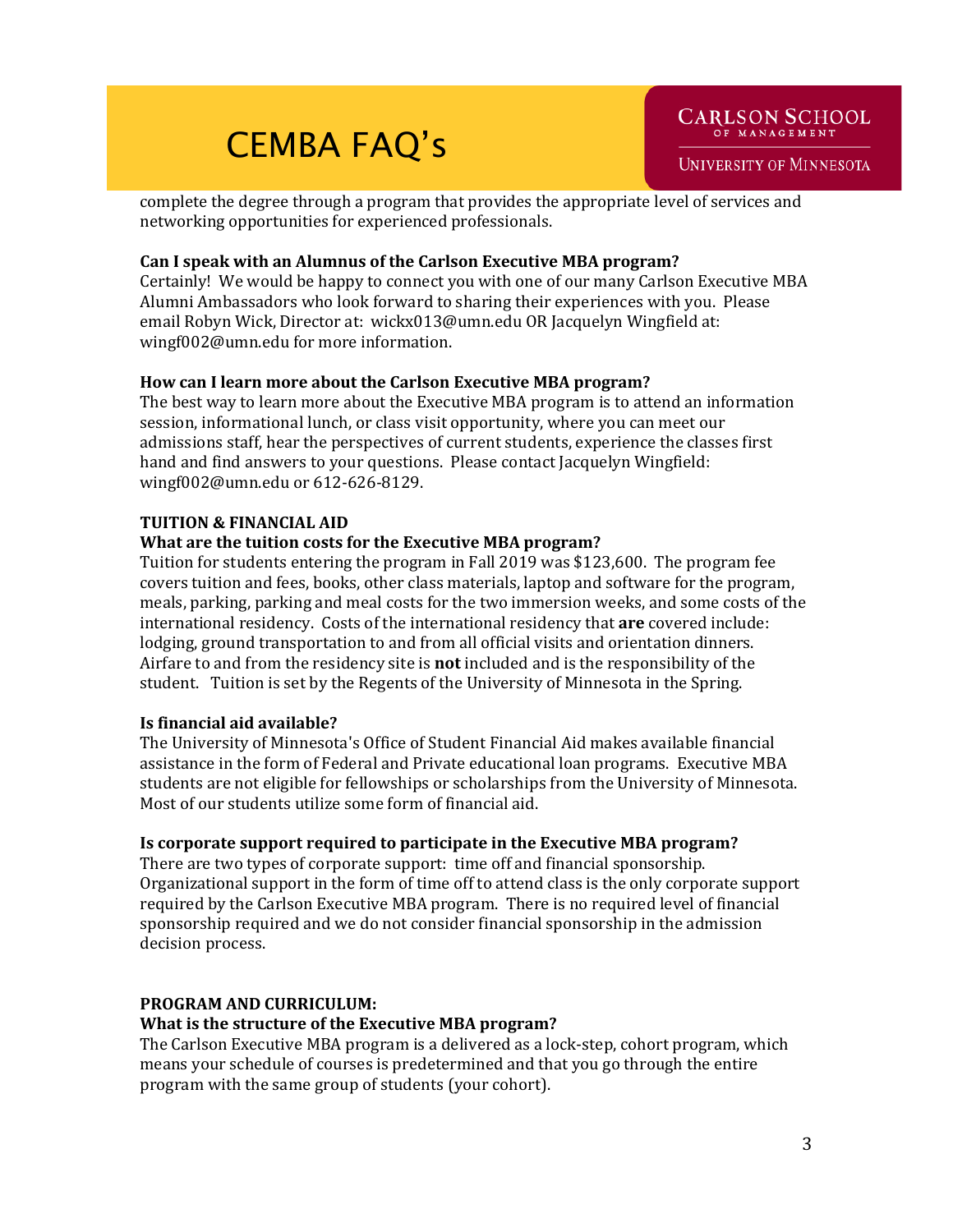#### **When are classes held?**

Classes are held on Fridays and Saturdays, predominantly on alternate weekends although there are some back-to-back weekends each semester. Class days begin at 7:30 a.m. and end at 4:30 p.m. on each class day. A hearty breakfast, lunch and snack are provided.

## **How long does it take to earn the degree?**

From orientation to graduation, the program length is approximately 20 months. This includes the fall and spring semester for year 1 and then the fall and spring semester for year 2. You do not have classes during the summer in between those two years.

#### **What if I travel a lot for work or may need to miss a class?**

Many, if not most, of our Executive MBA students travel for work, and our faculty are aware of the tensions and challenges in balancing a busy career with graduate study. Policies and standards vary by professor. Our faculty members are as flexible as possible about issues regarding professional travel. You should work directly with your instructors to work out such issues. If you do need to miss class for travel or any other reason, you should immediately contact your professor, along with your study team members. The Executive MBA program records all class sessions using MediaSite and posts them on your online course sites. MediaSite is a technology that allows students to click on a link and view video recordings of their courses that are synced with any powerpoint presentations or videos that accompany the course.

## **How are study teams formed? Will they change throughout the program?**

Executive MBA study groups are formed by the program office and are created to provide teams with diverse perspectives, educational backgrounds, careers, international backgrounds and overall experiences to enhance their learning and networking opportunities. Study groups are rotated between the first and second years of the program.

## **What is Immersion Week?**

The Carlson Executive MBA program includes two immersion weeks which occur at the beginning of each school year. Immersion weeks allow for study team building, networking, and a focused academic start each fall.

## **What is the curriculum of the Executive MBA program?**

The Carlson Executive MBA program has a strategic management focus, with an understanding of the global environment. In the first year of the program, students complete a series of MBA core courses, which cover the basic functions and tools of business. The second year courses explore the broader context of business and help you develop the ability to deal with complex management challenges, as well as develop a deeper global perspective.